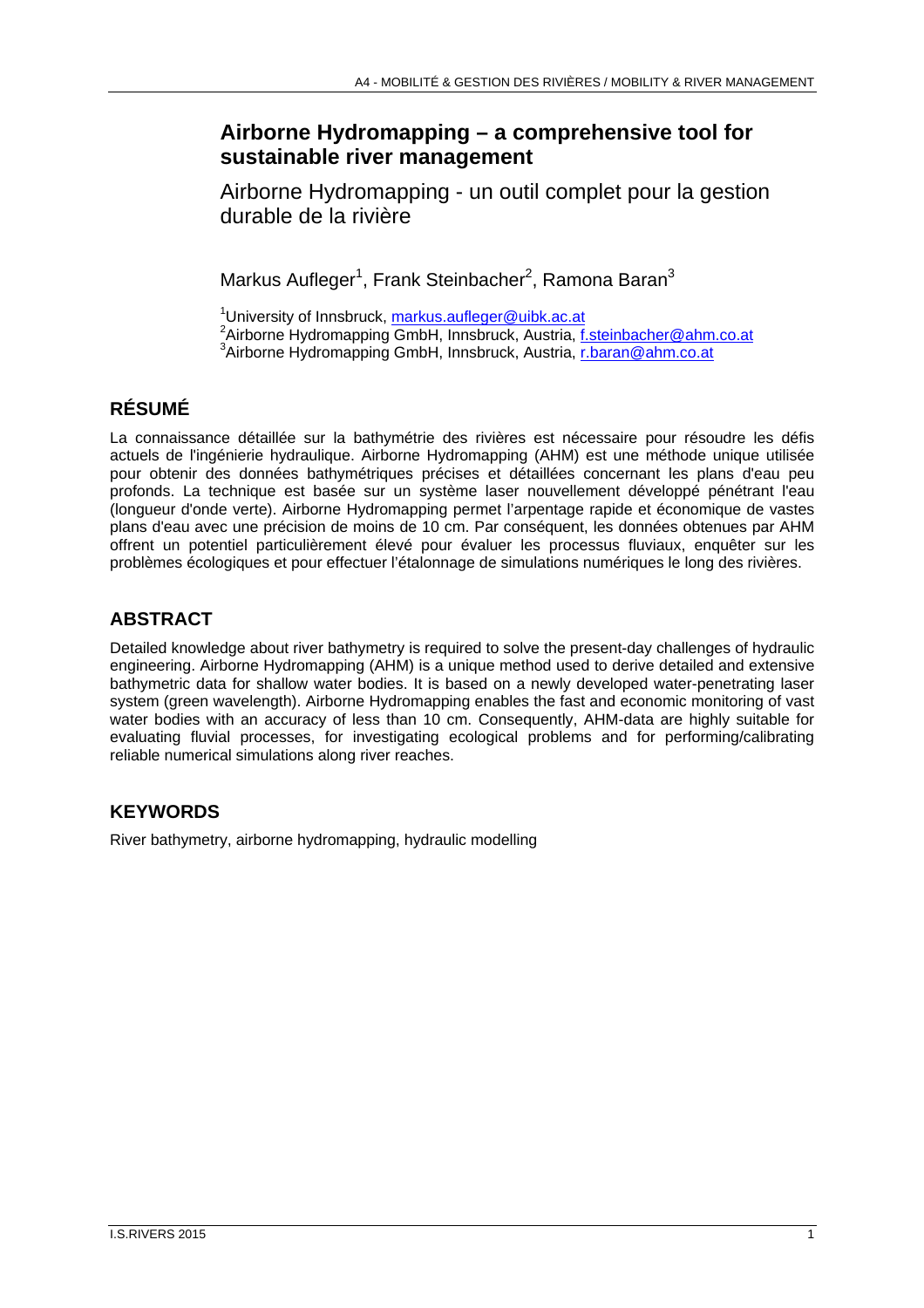#### **1 AIRBORNE BATHYMETRY**

The underwater morphology is critical to understand fluvial behavior of rivers, their sediment transport and ecological state. Terrain data of riverbeds, riverbanks and floodplains enable reliable research to be done on hydraulic issues of river engineering.

Conventionally, classical airborne laser scanning (red wavelength) together with terrestrial surveys have to be applied to prepare digital terrain models (DTMs) of floodplains. Additionally, the underwater morphology has to be monitored by time and money consuming terrestrial survey methods because the red laser cannot penetrate trough the water column. Therefore, the availability of detailed geometric underwater data of high spatial resolution and extent is limited in comparison to airborne laser scanning data of river floodplains.

Airborne Hydromapping is a new technology for the very detailed survey of rivers, lakes and reservoirs. This technique was developed for hydraulic engineering applications within the scope of a research project between the University of Innsbruck (Tyrol, Austria) and RIEGL LMS (Horn, Lower Austria). This airborne-operated, water penetrating laser system allows a comprehensive monitoring of shallow water bodies. Airborne Hydromapping enables the bathymetric survey of water bodies – e.g. in Alpine catchment areas, mountain rivers and lakes – from a plane or a helicopter. The results of these measurements are very accurate, and a high point density is achieved. It is not necessary to enter sensible river ranges for measurements, which is of important ecological advantage. Complex processes including hydraulics, sediment transport, and river ecology, related to Alpine catchment areas, rivers, inland deltas and reservoirs can be evaluated at an up to now unequalled level of detail. Data are of compatible and consistent quality and quantity above and below the water table. This allows to maintain a consistent level of detail throughout the evaluation process over wide areas. Numerical models will benefit from this new technology.



Airborne Hydromapping – Survey Procedure